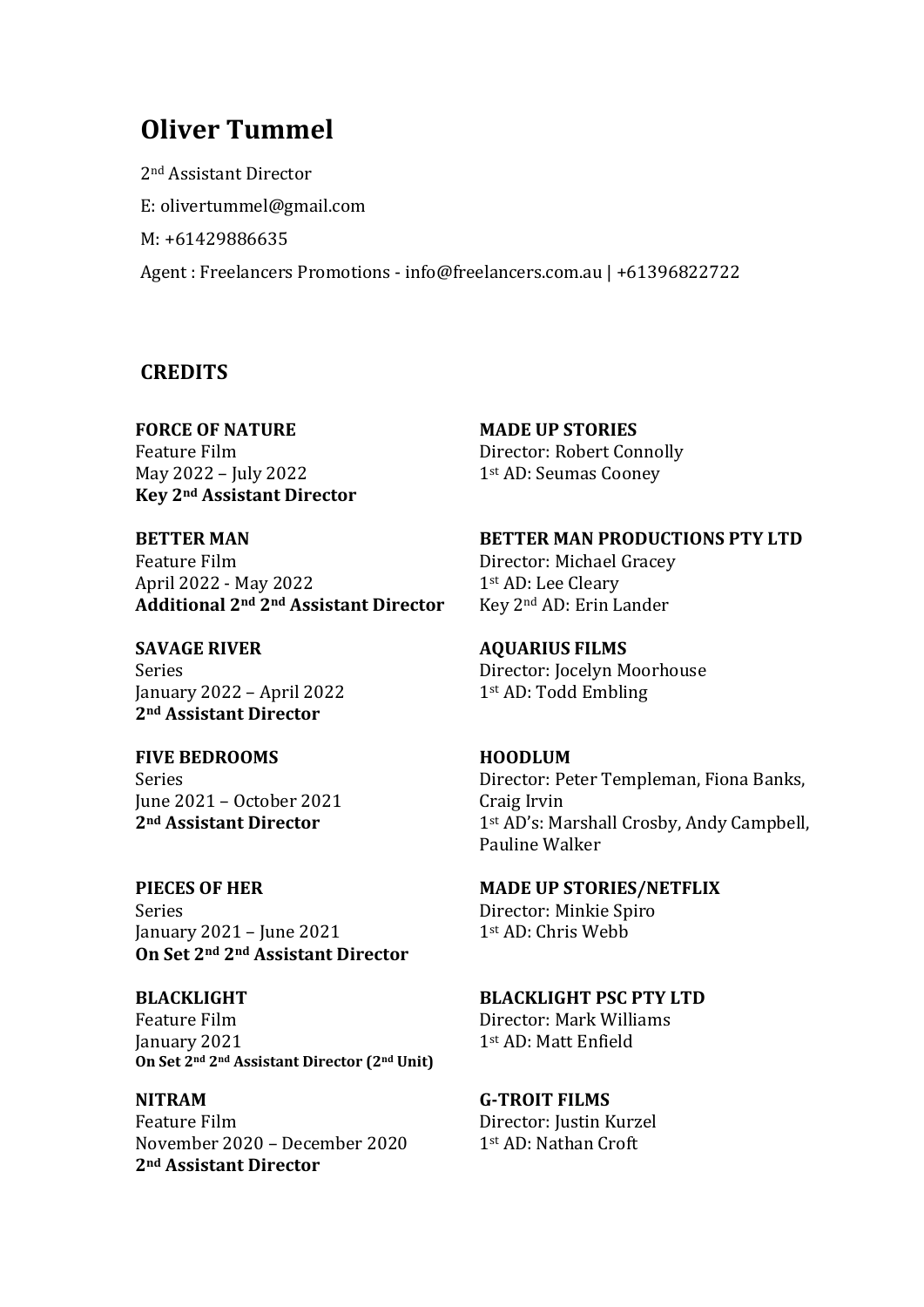#### **CLICKBAIT**

Series October 2019 - March 2020 **2nd 2nd Assistant Director**

**HALIFAX: RETRIBUTION** Series July – October 2019 **2nd Assistant Director (Dailies)**

**HALIFAX: RETRIBUTION** Series July – October 2019 **3rd Assistant Director**

#### **HOBBS & SHAW (UK)** Feature Film

December 2018 **3rd Assistant Director (Clean Up Unit)**

**HOBBS & SHAW (UK)** 

Feature Film October – December 2018 3<sup>rd</sup> **Assistant Director** (2<sup>nd</sup> Unit)

**THE CROWN (UK)** Series 3 October 2018 **3rd Assistant Director**

# **MALEFICENT 2 (UK)**

Feature Film June – September 2018 **3rd Assistant Director (2nd Unit)**

## THE VOYAGE OF DR DOLITTLE (UK)

Feature Film June 2018 **3rd Assistant Director (2nd Unit)**

## **NETFLIX/MATCHBOX**

Directors: Brad Anderson, Emma Freeman 1<sup>st</sup> AD's: Todd Embling, Greg Spiller

#### **HALIFAX RETRIBUTION ONE**

Directors: Fiona Banks, Peter Salmon 1<sup>st</sup> AD: Chris Odgers, John Magee

#### **HALIFAX RETRIBUTION ONE**

Directors: Mark Joffe, Fiona Banks, Peter Salmon, Daniel Nettheim 1<sup>st</sup> AD's: Jamie Leslie, Chris Odgers, John Magee 2<sup>nd</sup> AD: Kristan Dowsing

## **NBC UNIVERSAL**

Director: Simon Crane 1st AD: Richard Whelan 2<sup>nd</sup> AD: Sandrine Loisy Floor 2<sup>nd</sup> AD: Jody Wiltshire

**NBC UNIVERSAL** Director: Simon Crane 1st AD: Richard Whelan 2<sup>nd</sup> AD: Sandrine Loisy Floor 2<sup>nd</sup> AD: Jody Wiltshire

# **LEFT BANK PICTURES**

Director: Christian Schwochow 1<sup>st</sup> AD: Chris Stoaling 2<sup>nd</sup> AD: Charlie Waller

**WALT DISTNEY PICTURES**

Director: Simon Crane 1st AD: Richard Whelan 2<sup>nd</sup> AD: Terrence P. Madden Floor 2<sup>nd</sup> AD: Jody Wiltshire

# **VOYAGE PRODUCTIONS LTD**.

Director: Simon Crane 1st AD: Richard Whelan 2<sup>nd</sup> AD: Terrence P. Madden Floor 2<sup>nd</sup> AD: Jody Wiltshire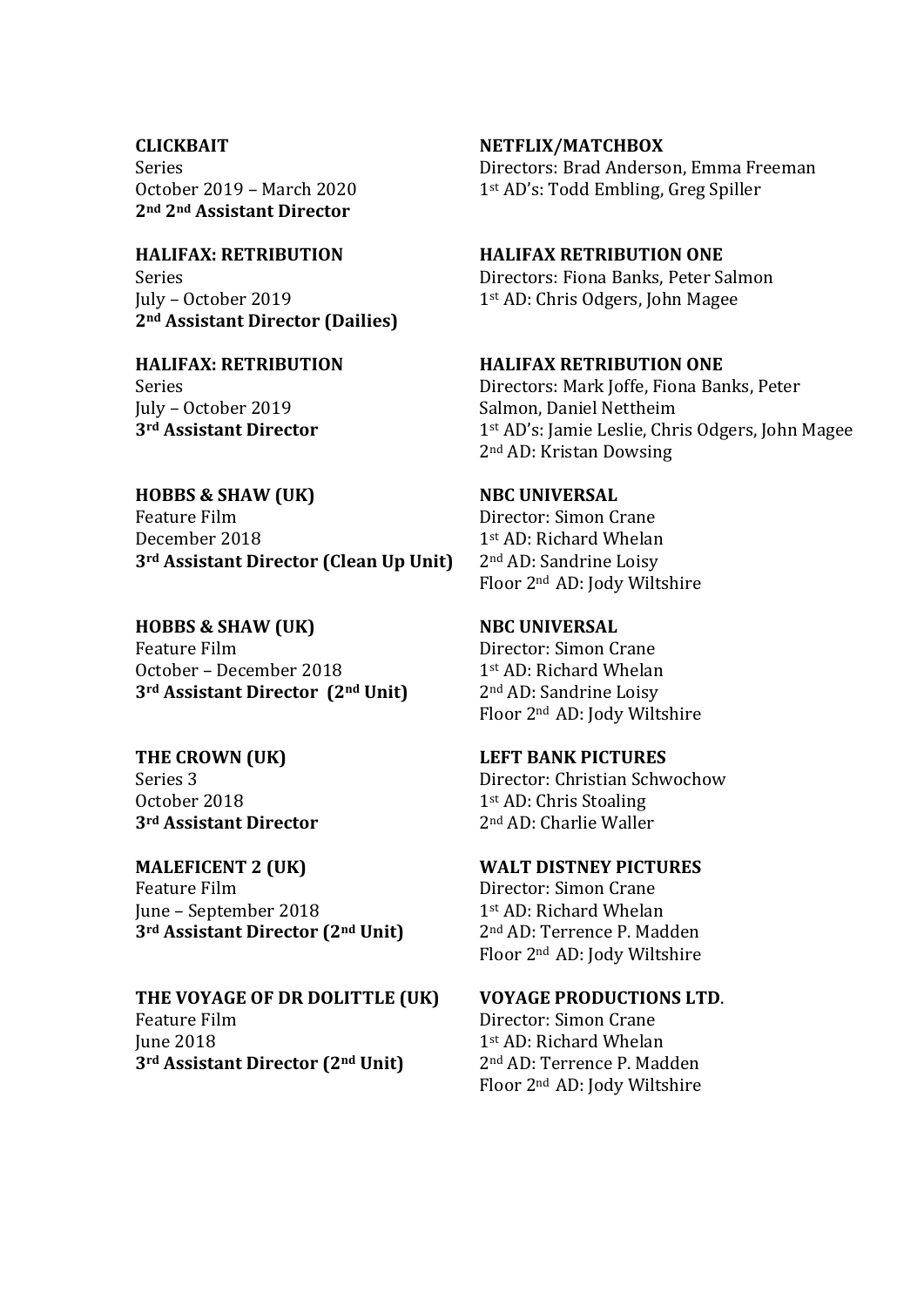**THE VOYAGE OF DR DOLITTLE (UK)**

Feature Film May – June  $2018$ **Set PA/Crowd PA (2nd Unit)**

**OUTLANDER (UK)** Series 4 April - May 2018 **3rd Assistant Director (2nd Unit)**

**UNLCE TED (UK)** Short Film February - March 2018 **1st Assistant Director**

**THE DOCTOR BLAKE MYSTERIES** Telemovie August – September 2017 **3rd Assistant Director**

**THE WRONG GIRL** Series 2 June – July  $2017$ **Additional AD/Replacement 3rd AD**

**OFFSPRING** Series 7 May – June  $2017$ **3rd Assistant Director**

**PICNIC AT HANGING ROCK** Series April 2017 **3rd Assistant Director (2nd Unit)**

**GLITCH** Series 2 January 2017 - April 2017 **3rd Assistant Director**

**THE WRONG GIRL** Series March 2016 - June 2016 **3rd Assistant Director**

**VOYAGE PRODUCTIONS LTD**.

Director: Simon Crane 1st AD: Richard Whelan 2<sup>nd</sup> AD: Terrence P. Madden Floor 2<sup>nd</sup> AD: Stephanie Jolly

## **LEFT BANK PICTURES**

Directors: David Brown, Matthew B. Roberts 1<sup>st</sup> AD: Christopher Stoaling 2<sup>nd</sup> AD: Alex McKay

**REDWULF FILMS**

Director: Bruno Catarino Producer: Louise Johnson

## **DECEMBER MEDIA**

Director: Ian Barry 1st AD: Jamie Leslie 2<sup>nd</sup> AD: Breeze Callahan

#### **PLAYMAKER MEDIA**

Directors: Jen Leacey, Peter Templeman 1st AD: Todd Embling, Pauline Walker 2<sup>nd</sup> AD: Cameron Stewart

#### **ENDEMOL SHINE**

Directors: Ben Chessel, Shannon Murphy, Peter Salmon 1st AD: John Magee, Andy Power 2<sup>nd</sup> AD: Erin Lander

**FREMANTLE MEDIA** 

Director: Larysa Kondracki 1<sup>st</sup> AD: Jeremy Grogan. Todd Embling 2<sup>nd</sup> AD: Kristan Dowsing

**NETFLIX/MATCHBOX**

Directors: Emma Freeman, Tony Krawitz 1<sup>st</sup> AD: Todd Embling, Toni Raynes 2<sup>nd</sup> AD: Cameron Stewart

**PLAYMAKER MEDIA** Directors: Daina Reid, Mat King  $1<sup>st</sup>$  AD: Todd Embling 2<sup>nd</sup> AD: Angella McPherson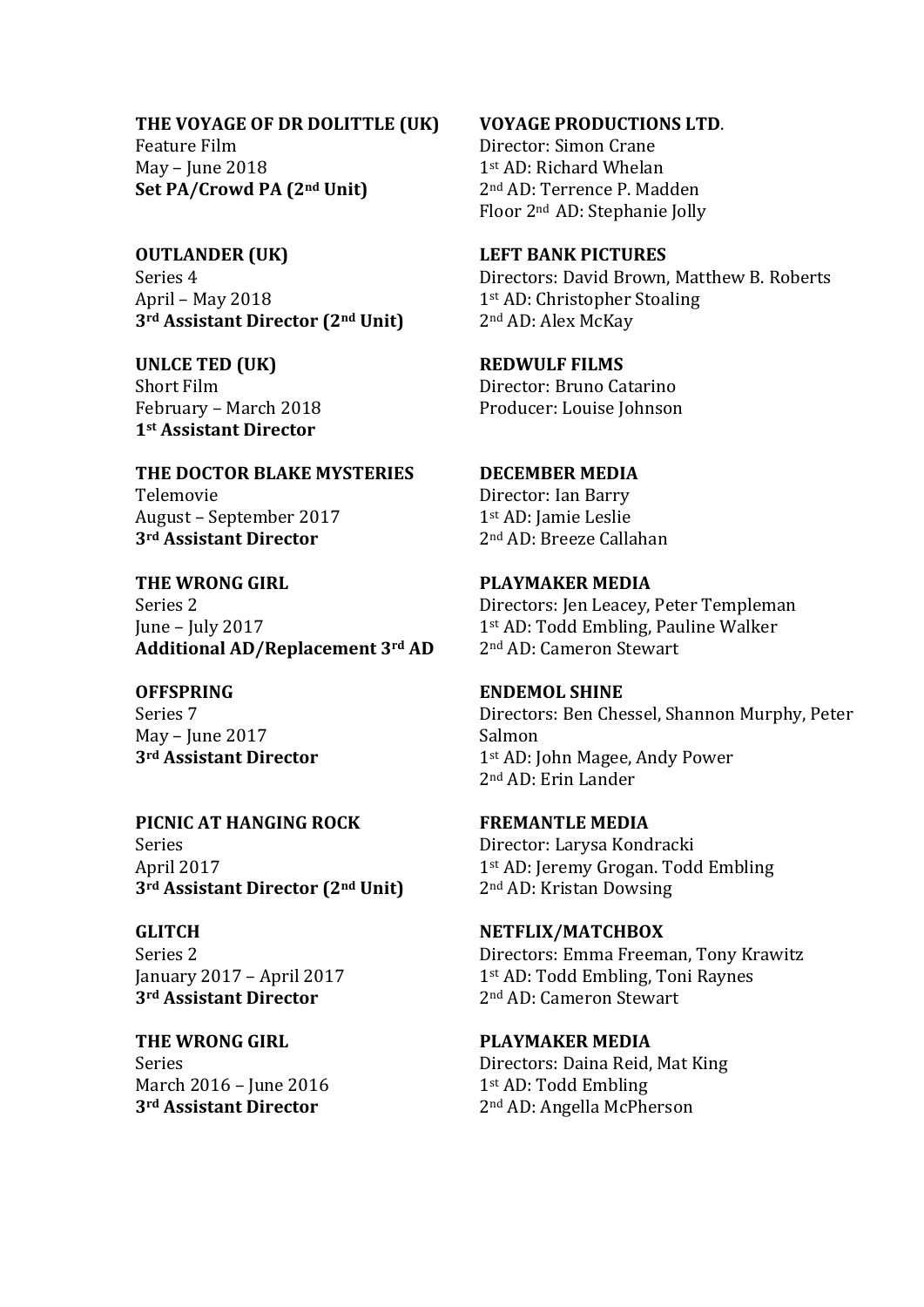## **ALI'S WEDDING**

Feature Film November 2015 - December 2015 **3rd Assistant Director**

# **TOMORROW WHEN THE WAR BEGAN**

Mini Series August 2015 - November 2015 **3rd Assistant Director**

#### **NOWHERE BOYS: THE MOVIE**

Feature Film June 2015 - July 2015 **3rd Assistant Director**

## **LION**

Feature Film April 2015 - May 2015 **3rd Assistant Director**

## **OPEN SLATHER**

Series March 2015 **3rd Assistant Director**

## **GLITCH**

Series November 2014 - February 2015 **3rd Assistant Director**

## **THE DR BLAKE MYSTERIES**

Series 3 September 2014 **Additional AD**

#### **THE SECRET RIVER**

Mini Series August 2014 **3rd Assistant Director (Replacement)**

# **THE SECRET RIVER**

Mini Series June - August 2014 **Additional AD** 

# **UPPER MIDDLE BOGAN**

Series 2 May 2014 - June 2014 **3rd Assistant Director**

#### **ALI'S WEDDING PRODUCTIONS**

Director: Jeffrey Walker 1st AD: Ian 'Hood' Kenny 2<sup>nd</sup> AD: Mark Ingram

## **AMBIENCE ENTERTAINMENT**

Director: Brendan Maher 1st AD: Jamie Leslie 2<sup>nd</sup> AD: Erin Lander

## **NOWHERE BOYS PICTURES**

Director: David Caesar 1st AD: Andy Power 2<sup>nd</sup> AD: Cameron Stewart

# **SEE SAW FILMS**

Director: Garth Davis 1<sup>st</sup> AD: Chris Webb 2<sup>nd</sup> AD: Mark Ingram

## **MCWALTERS PRODUTIONS**

Director: Natalie Bailey 1<sup>st</sup> AD: Todd Embling 2<sup>nd</sup> AD: Mark Ingram

## **MATCHBOX**

Director: Emma Freeman 1st AD: Todd Embling 2<sup>nd</sup> AD: Mark Ingram

## **ABC**

Director: Fiona Banks 1st AD: Jamie Leslie 2<sup>nd</sup> AD: Cameron Stewart

## **ABC**

Director: Daina Reid 1st AD: Marc Ashton 2<sup>nd</sup> AD: Mark Ingram

# **ABC**

Director: Daina Reid 1st AD: Marc Ashton 2<sup>nd</sup> AD: Mark Ingram

## **GRISTMILL**

Directors: Wayne Hope, Tony Martin 1st AD: Toni Raynes 2<sup>nd</sup> AD: Andrew Pante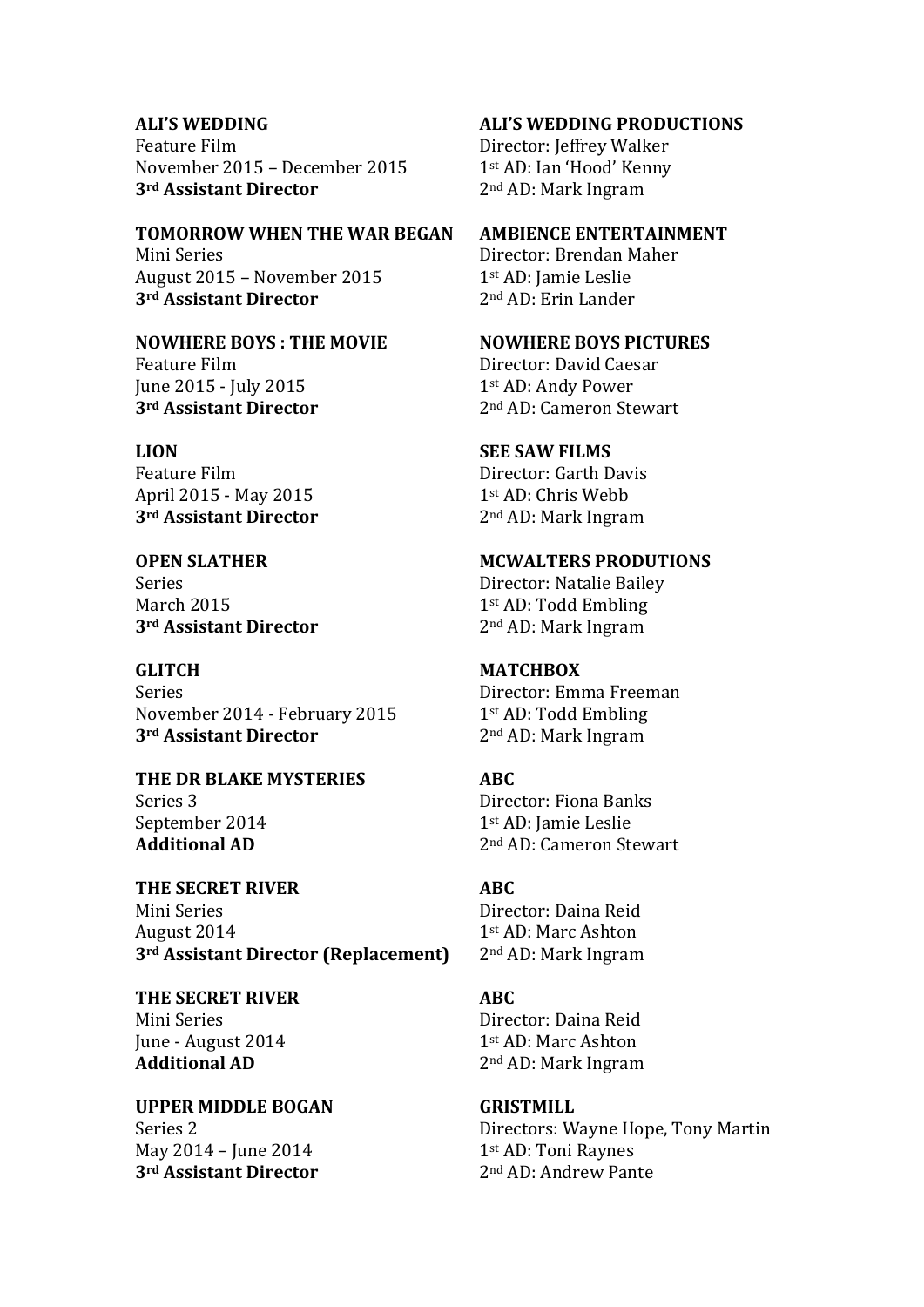#### **PLEASE LIKE ME**

Series 2 February  $2014$  – May  $2014$ **3rd Assistant Director**

## **OFFSPRING**

Series 5 November 2013 - February 2014 **3rd Assistant Director (2nd Unit)**

#### **OFFSPRING**

Series 5 November 2013 - February 2014 **Additional AD** 

## **OFFSPRING**

Series 5 September 2013 - February 2014 **Production Runner**

### **NOW ADD HONEY**

Feature Film June 2013 - September 2013 **Production Runner**

**COCOROSIE: CHILD BRIDE** Music Video June 2013 **SET PA** 

## **JACK IRISH: DEAD POINT** Telemovie April 2013 - June 2013

**Production Runner**

# **OFFSPRING**

Series 4 October 2012 - April 2013 **Production Runner**

## **WINNERS & LOSERS** Series 3 October 2012

**Production Runner (1 week)** 

## **ABC/PIVOT**

Director: Matt Saville 1st AD: Annie Maver 2<sup>nd</sup> AD: Wendy Gregory-Walker

## **SOUTHERN STAR PRODUCTIONS**

Directors: Emma Freeman, Kate Dennis, Wayne Blair, Daina Reid, Peter Salmon 1<sup>st</sup> AD: Jamie Leslie, John Magee 2<sup>nd</sup> AD: Kara Masters

#### **SOUTHERN STAR PRODUCTIONS**

Directors: Emma Freeman, Wayne Blair 1st AD: Jamie Leslie 2<sup>nd</sup> AD: Mark Ingram

#### **OUTHERN STAR PRODUCTIONS**

Producer: John Edwards, Imogen Banks Coord: Jane Lindsay, Manuel Carracciolo

#### **GRISTMILL**

Producer: Wayne Hope, Robyn Butler, Louisa Kors Coord: Jane Lindsay

#### **COCOROSIE**

Producer: David Leadbetter, Leanne Tonkes, Emma Freeman Director: Emma Freeman

#### **ABC/ESSENTIAL MEDIA**

Producer: Ian Collie Coord: Chrissy Rosman

#### **SOUTHERN STAR PRODUCTIONS**

Producer: John Edwards, Imogen Banks Coord: Jane Lindsay, Chrissy Rosman

#### **SEVEN NETWORK**

Producer: Paul Moloney Coord: Aaron Halstead

**PAPER GIANTS 2: MAGAZINE WARS SOUTHERN STAR PRODUCTIONS**